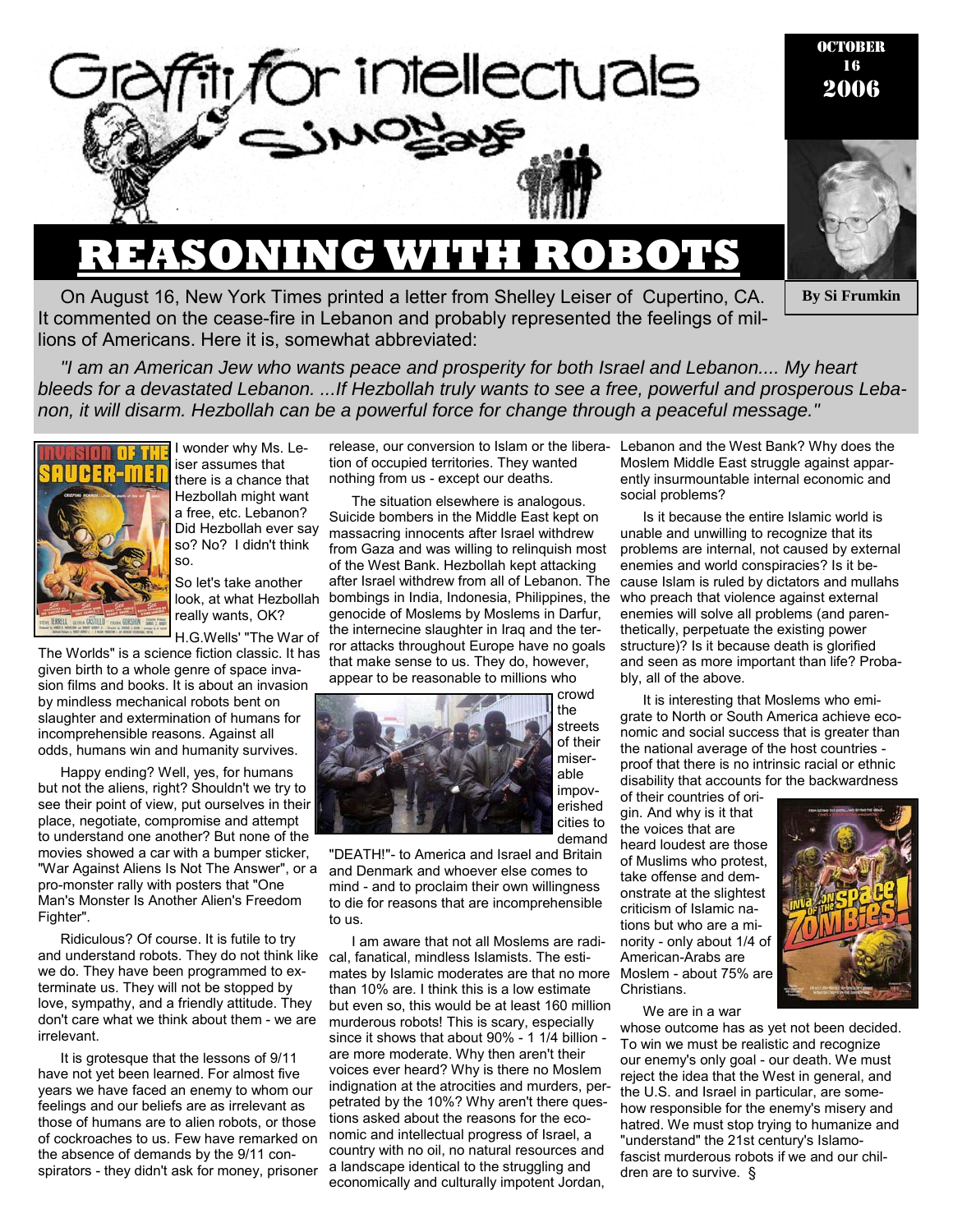# **TAIWAN? AS FAR AS THE U.N. IS CONCERNED IT'S JUST AN ASIAN ISRAEL**

**If you thought that Israel was the only country that didn't have the right to exist, think again. There is also Taiwan, and in the past, there were Biafra, Tibet, the Baltic states, and yes, further back, Ethiopia and Czechoslovakia. Look it up.** 

As it has 13 times before, last week Taiwan again tried to join the United Nations. Its friends proposed a committee to study representation for Taiwan.

The People's Republic of China - and those nations it has bribed or bullied into line insist Taiwan is part of China and deserves

no more standing at the U.N. than Maine or Massachusetts. International politics being what it is, Beijing will likely prevail.

Why does the Republic of China on Taiwan persist in this seemingly futile exercise, year after year? It does so to highlight the ongoing

injustice of the exclusion of its 23 million people from the international organization, as well as to emphasize the threat this poses to world peace.

Every other state with a significant population, and many in the league of Lilliputians, is now represented at the U.N.. Only Taiwan more populous than 60 percent of U.N. member states - is not.

How can the U.N. ignore a nation with the world's 17th largest economy, 16th greatest volume of trade and third largest foreign exchange reserves?

But Taiwan is more than an economic dy-



the course of less than 20 years, the island has evolved from repressive military

one of the most democratic nations in its region.

What America is fighting for in Iraq already exists in Taiwan popular sovereignty, freedom of speech, a free press and the regular transfer of power through fair and open elections.

The Universal Declaration of Human Rights, adopted by the United Nations in 1948, calls for nations to guarantee the right to property, freedom of "thought, conscience and religion" and the right to a fair trial. While the 1.1 billion people of mainland China are denied these basic human rights, all are scrupulously respected on Taiwan.

Taiwan has diplomatic ties with only 24

nations, but it has a diplomatic presence {quasi embassies) in more than 100 countries. There's hardly a spot on Earth not penetrated by goods manufactured on Taiwan.

China's preposterous claim to exercise sovereignty over the people of Taiwan has no basis in reality. Since its founding in 1949, the matter:' and that

People's Republic has never controlled Taiwan - not for a single day. For almost 60 years, Taiwan has had a political existence entirely separate and apart from the Mainland. As the Montevideo Convention acknowledges, "The political existence of the state is inde-

pendent of recognition by other states!'

Taiwan's ongoing exclusion from a body supposedly dedicated to the peaceful resolution of international conflicts is more than a grave injustice - it's also a threat to world peace and regional stability. China's obsession with Taiwan is a problem the international community can't simply ignore. Any day, it could be . upgraded from simmering dispute to full-blown crisis.

Beijing has more than 800 short-range ballistic missiles targeting Taiwan - an arsenal by its totalitarian neighbor. that grows at a rate of almost 100 a year. A 2006 Defense Department assessment reports: "The threat against Taiwan [by the People's Republic] is further reinforced by the deployment of the most advanced systems and military capabilities in the region directly opposite Taiwan."

Threatened by Taiwan's democratic experiment (the first direct election of a president), in 1995-96, China test-fired missiles toward Taiwan to intimidate its people. Last year, China's National People's Congress passed its notorious Anti-Secession Law which provides a rationale for aggression (possibly even invasion) whenever the Taiwanese take unspecified steps toward "independence?'

Taiwan's exclusion from the United Nations encourages China's delusions - by seeming to validate the dogma that the reso-

lution of the conflict is an "internal aggression against Taiwan would be no more than China asserting its sovereign rights.

Besides defending the rights of its citizens, Taiwan is doing the Free World a favor by gently, but persistently, tapping



at the door of the General Assembly.

The worst thing that could possibly happen for Taiwan's 23 million people, as well as for those of us who adhere to the rule of law and hope for a world in which reason rather than force prevails, would be for Taiwan to wait quietly and unobtrusively to be absorbed

By keeping the question of its national existence before the world forum, Taiwan is calling on the United Nations to return to its founding principles.

*Don Feder is a consultant and free-lance writer based in Massachusetts.* 



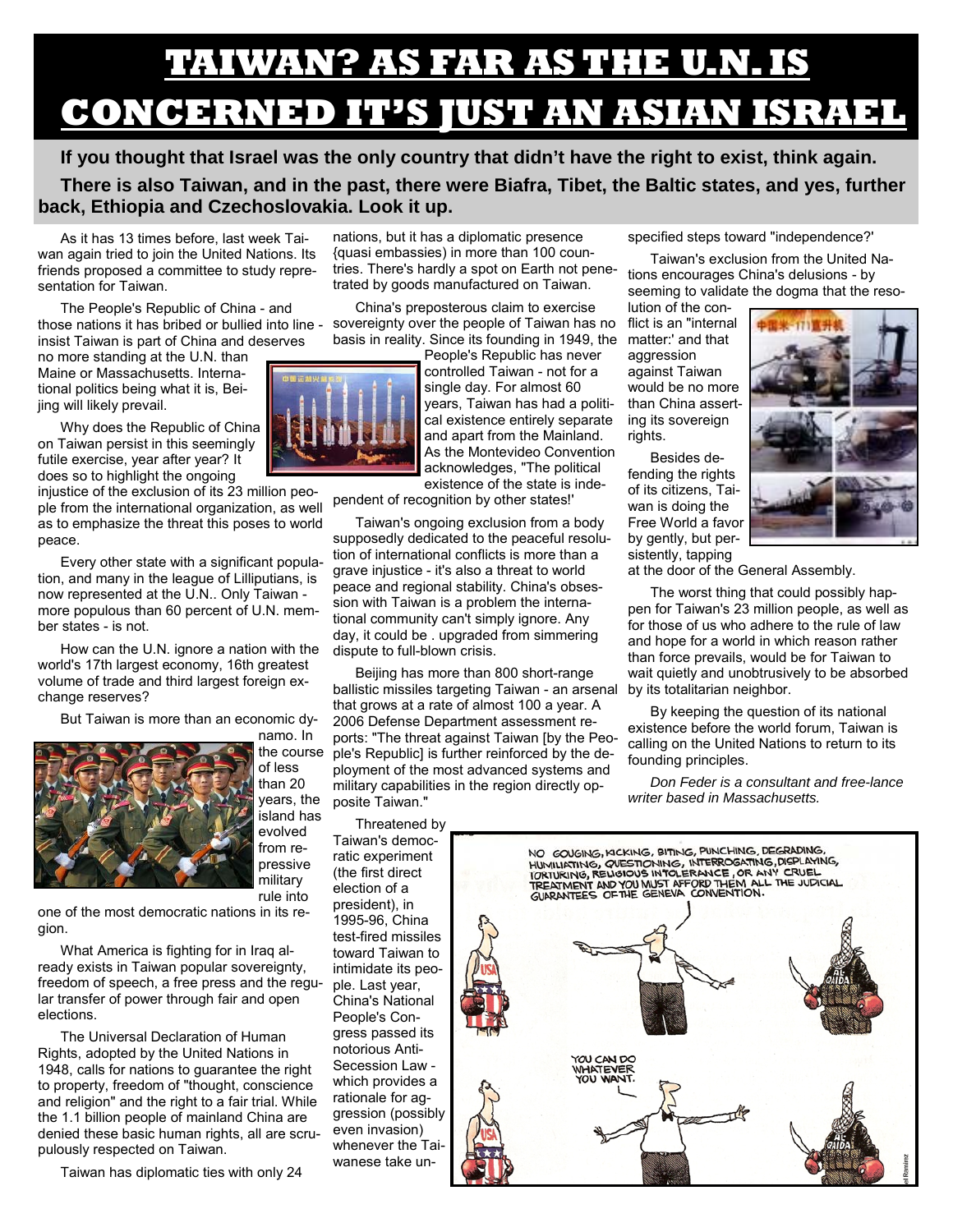# **CHINA AND SUDAN—BLOOD AND OIL**

### Nicholas D. Kristoff, New York Times

Americans make a habit of bashing China for all the wrong reasons. It's hypocritical of us to scream at President Hu Jintao, as we did during his visit last week, about  $\bf{S}$  China's undervalued currency. Sure, that's a problem for the world economy but not nearly as much as our own budget deficits, caused by tax cuts we couldn't afford.

We're now addicted to capital from China and other foreign countries, and that should be a concern. But our deficits aren't China's fault, and junkies like us don't have any basis to complain about the moral turpitude of those who supply cheap capital or other narcotics.

But there are two good reasons to complain to President Hu. First, he has presided over a broad clampdown on freedom of expression in China, including the imprisonment for 19 months of my colleague Zhao Yan, an employee of The New York Times.

Second, China is now underwriting its second genocide in three decades. The first was in Pol Pot's Cambodia, and the second is in Darfur, Sudan. Chinese oil purchases have financed Sudan's pillage of Darfur, Chinese-made AK-47's have been the, main weapons used to slaughter several hundred

thousand people in Darfur so far, and China has protected Sudan in the U.N. Security Council.

Indeed, it's because of China's support that Sudan felt it could get away this month with sending a proxy army to invade neighboring Chad.

For more than

two years now, I've been holding President Bush's feet to the fire over his refusal to make the Darfur genocide a priority for his administration. But Mr. Bush has taken halfsteps in the right direction - including pushing President Hu to cooperate on Darfur - and that's more than can be said of the leaders of

most other countries. Europe has, snored through this genocide. Then there's the Arab League, which met last month in Sudan, in effect legitimizing the slaughter of hundreds of thousands of Muslims (almost all the victims in Darfur are Muslim).

As Fatema Abdul Rasul wrote in The Daily Star of Lebanon this month: "For the entire Muslim and Arab world to remain silent howitzers, tanks, helicopters and ammuniwhen thousands of

tinue to be killed is shameful and hypo-

critical." Do you hear that, Hosni?

And where's the Arab press? Isn't the murder of 300,000 or more Muslims almost as offensive as a Danish cartoon?

The biggest obstacle to forceful action is China. The latest outrage came a few days ago when the U.S. and Britain tried to impose

the most feeble possible sanctions - targeting just four people, including a midlevel Sudanese official. China and Russia action.

Why is China soft on aenocide?

The essential reason is bil. China traditionally was self-sufficient in oil, but since 1993 it has beep. a net oil importer and it is

increasingly worried about this vulnerability.

So China has been bustling around the globe trying to ensure oil supplies from as many sources as possible. And partly because most of the major oil fields are already taken, China has ended up with the world's

### thugs: Sudan, Iran and Myanmar. China has been particularly active in Africa.

About 60 percent of Sudan's oil flows to China, and Beijing has a close economic and even military relationship with Khartoum. A recent Council on Foreign Relations report on Africa notes that China has supplied Sudan with small arms, anti-personnel mines,

people in Darfur con-*Tracing the AK47 that killed Ahmed* 

tion. China has even established

three arms factories in Sudan, and you see Chinese-made AK-47's, rocket-propelled grenades and machine guns all over Darfur.

Last month in a village on the Chad-Sudan border, I interviewed a man who told how a Sudanese militia had grabbed his baby boy, Ahmed Haroun, thrown Ahmed to the ground and shot him in the chest. The odds are overwhelming that that gun and those bullets came from China.

blocked even that pathetic Chad - that lead and steel was molded in Likewise, the women and children I've seen torn apart by bullets in Darfur and Chinese factories. When women are raped and mutilated in Darfur, the gun barrels pointed at their heads are Made in China.

> Let's hope China's 13 million bloggers take up this issue, for this has received very little attention in China but it is not so sensitive that discussion of it will get anyone arrested.

> One of the central questions for the 21st century will be whether China's rise will be accompanied by increasingly responsible behavior in its international relations. Darfur is a test and for now China is failing.

# **DRUM ROLL: TRRRRR– BOOM-BOOM!! TRUMPETS: TADAH– TADAH– TADAH!!** An announcement Of a momentous change!

Frumkin is going electronic. By the time you read this there will be a website—

### www.sifrumkin.com

Readers will still get the snailmail and emaileditions every two weeks but everyone will be able to get even more by clicking on the website. Spread the word— And thanks to all who kept nudging me..